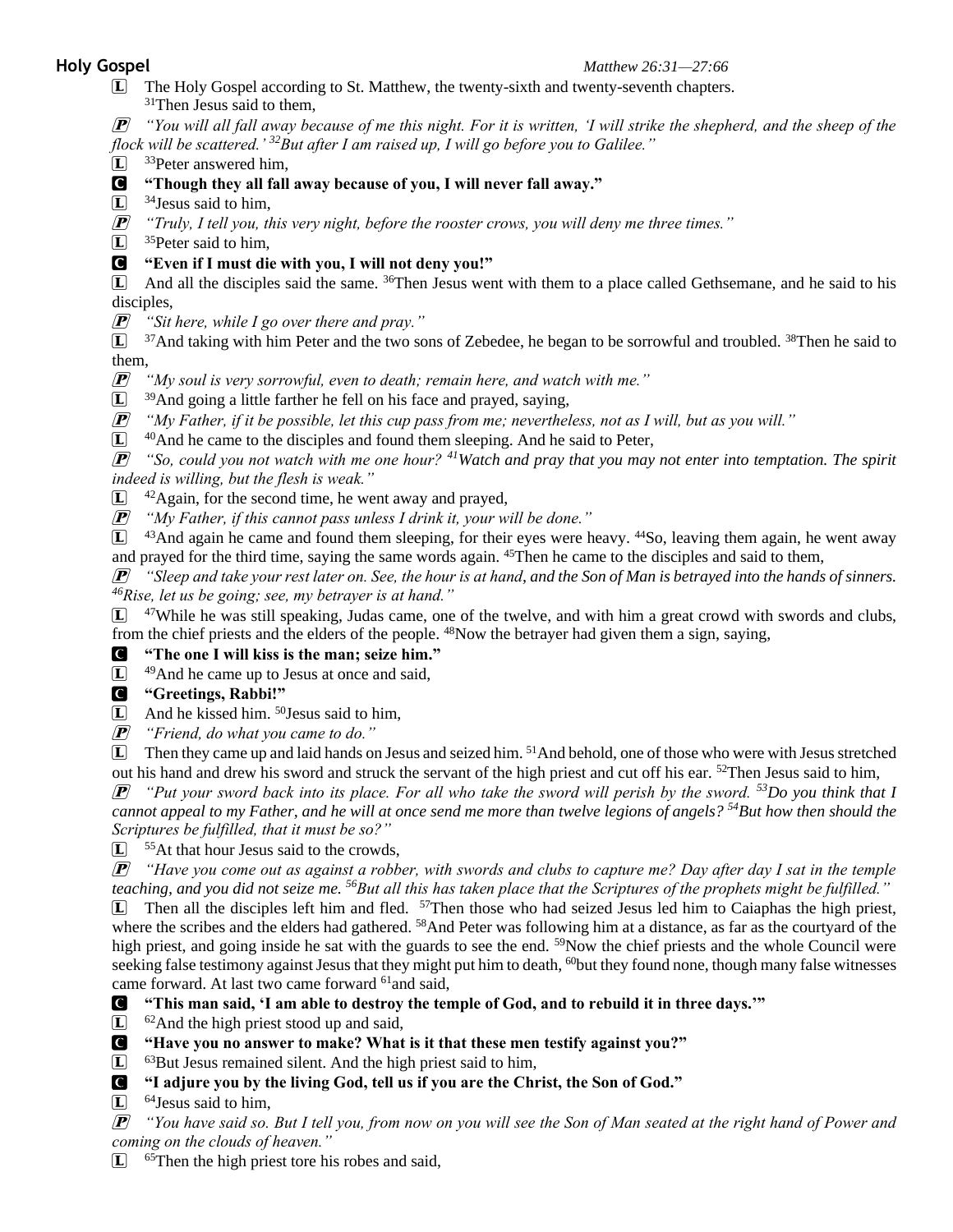## C **"He has uttered blasphemy. What further witnesses do we need? You have now heard his blasphemy. <sup>66</sup>What is your judgment?"**

- L They answered,
- C **"He deserves death."**
- $\Box$  67Then they spit in his face and struck him. And some slapped him, 68saying,
- C **"Prophesy to us, you Christ! Who is it that struck you?"**
- $\boxed{\mathbf{L}}$  69Now Peter was sitting outside in the courtyard. And a servant girl came up to him and said,
- C **"You also were with Jesus the Galilean."**
- $\left| \mathbf{L} \right|$  <sup>70</sup>But he denied it before them all, saying,
- C "I do not know what you mean."
- $\Box$  <sup>71</sup>And when he went out to the entrance, another servant girl saw him, and she said to the bystanders,

# C **"This man was with Jesus of Nazareth."**

- $\boxed{\mathbf{L}}$  72 And again he denied it with an oath:
- C **"I do not know the man."**
- $\boxed{\mathbf{L}}$  73 After a little while the bystanders came up and said to Peter,

# C **"Certainly you too are one of them, for your accent betrays you."**

- $\Box$  <sup>74</sup>Then he began to invoke a curse on himself and to swear,
- C **"I do not know the man."**
- L And immediately the rooster crowed. <sup>75</sup>And Peter remembered the saying of Jesus,
- P *"Before the rooster crows, you will deny me three times."*

L And he went out and wept bitterly. <sup>1</sup>When morning came, all the chief priests and the elders of the people took counsel against Jesus to put him to death. <sup>2</sup>And they bound him and led him away and delivered him over to Pilate the governor. <sup>3</sup>Then when Judas, his betrayer, saw that Jesus was condemned, he changed his mind and brought back the thirty pieces of silver to the chief priests and the elders, <sup>4</sup>saying,

C **"I have sinned by betraying innocent blood."** 

L They said,

C **"What is that to us? See to it yourself."** 

L <sup>5</sup>And throwing down the pieces of silver into the temple, he departed, and he went and hanged himself. <sup>6</sup>But the chief priests, taking the pieces of silver, said,

C **"It is not lawful to put them into the treasury, since it is blood money."** 

L <sup>7</sup>So they took counsel and bought with them the potter's field as a burial place for strangers. <sup>8</sup>Therefore that field has been called the Field of Blood to this day. <sup>9</sup>Then was fulfilled what had been spoken by the prophet Jeremiah, saying, "And they took the thirty pieces of silver, the price of him on whom a price had been set by some of the sons of Israel, <sup>10</sup>and they gave them for the potter's field, as the Lord directed me."

<sup>11</sup>Now Jesus stood before the governor, and the governor asked him,

# C **"Are you the King of the Jews?" Jesus said,**

P *"You have said so."* 

 $\Box$  <sup>12</sup>But when he was accused by the chief priests and elders, he gave no answer. <sup>13</sup>Then Pilate said to him,

C **"Do you not hear how many things they testify against you?"** 

 $\Box$  <sup>14</sup>But he gave him no answer, not even to a single charge, so that the governor was greatly amazed. <sup>15</sup>Now at the feast the governor was accustomed to release for the crowd any one prisoner whom they wanted. <sup>16</sup>And they had then a notorious prisoner called Barabbas. <sup>17</sup>So when they had gathered, Pilate said to them,

# C **"Whom do you want me to release for you: Barabbas, or Jesus who is called Christ?"**

 $\boxed{L}$  <sup>18</sup>For he knew that it was out of envy that they had delivered him up. <sup>19</sup>Besides, while he was sitting on the judgment seat, his wife sent word to him,

# C **"Have nothing to do with that righteous man, for I have suffered much because of him today in a dream."**

 $\Box$  <sup>20</sup>Now the chief priests and the elders persuaded the crowd to ask for Barabbas and destroy Jesus. <sup>21</sup>The governor again said to them,

- C **"Which of the two do you want me to release for you?"**
- L And they said,
- C **"Barabbas."**
- $\left| \mathbf{L} \right|$  <sup>22</sup>Pilate said to them,
- C **"Then what shall I do with Jesus who is called Christ?"**
- $\boxed{\mathbf{L}}$  They all said,
- C **"Let him be crucified!"**
- $\left| \mathbf{L} \right|$  <sup>23</sup>And he said,
- C **"Why, what evil has he done?"**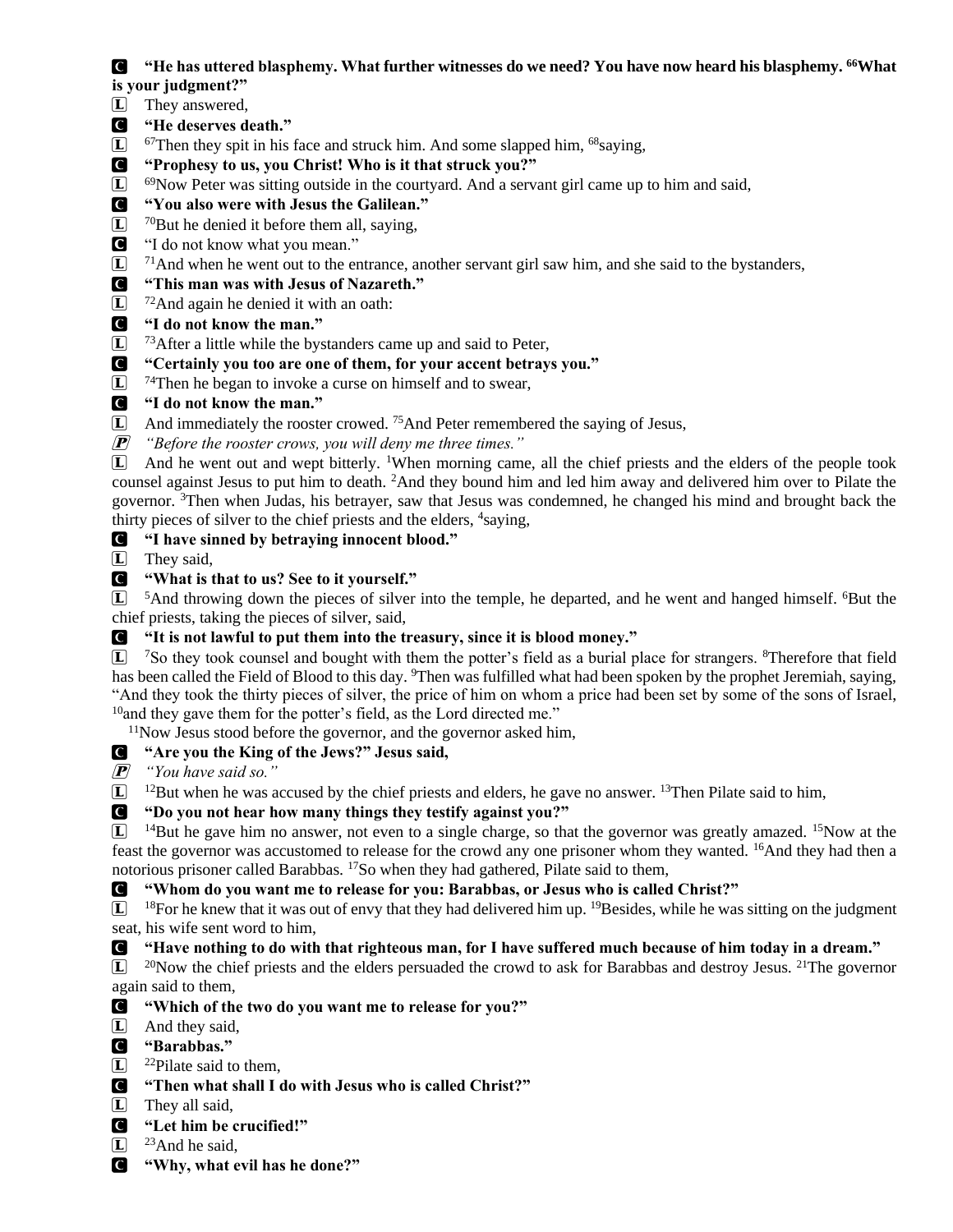L But they shouted all the more,

## C **"Let him be crucified!"**

 $\Box$  <sup>24</sup>So when Pilate saw that he was gaining nothing, but rather that a riot was beginning, he took water and washed his hands before the crowd, saying,

## C **"I am innocent of this man's blood; see to it yourselves."**

 $\Box$  <sup>25</sup>And all the people answered,

## C **"His blood be on us and on our children!"**

 $\Box$  <sup>26</sup>Then he released for them Barabbas, and having scourged Jesus, delivered him to be crucified. <sup>27</sup>Then the soldiers of the governor took Jesus into the governor's headquarters, and they gathered the whole battalion before him. <sup>28</sup>And they stripped him and put a scarlet robe on him, <sup>29</sup> and twisting together a crown of thorns, they put it on his head and put a reed in his right hand. And kneeling before him, they mocked him, saying,

## C **"Hail, King of the Jews!"**

 $\Box$  <sup>30</sup>And they spit on him and took the reed and struck him on the head. <sup>31</sup>And when they had mocked him, they stripped him of the robe and put his own clothes on him and led him away to crucify him. <sup>32</sup>As they went out, they found a man of Cyrene, Simon by name. They compelled this man to carry his cross. <sup>33</sup>And when they came to a place called Golgotha (which means Place of a Skull),  $34$ they offered him wine to drink, mixed with gall, but when he tasted it, he would not drink it. <sup>35</sup>And when they had crucified him, they divided his garments among them by casting lots. <sup>36</sup>Then they sat down and kept watch over him there. <sup>37</sup>And over his head they put the charge against him, which read, "This is Jesus, the King of the Jews." <sup>38</sup>Then two robbers were crucified with him, one on the right and one on the left. <sup>39</sup>And those who passed by derided him, wagging their heads <sup>40</sup>and saying,

C **"You who would destroy the temple and rebuild it in three days, save yourself! If you are the Son of God, come down from the cross."** 

 $\Box$  <sup>41</sup>So also the chief priests, with the scribes and elders, mocked him, saying,

C **<sup>42</sup>"He saved others; he cannot save himself. He is the King of Israel; let him come down now from the cross, and we will believe in him. <sup>43</sup>He trusts in God; let God deliver him now, if he desires him. For he said, 'I am the Son of God.'"** 

 $\Box$  <sup>44</sup>And the robbers who were crucified with him also reviled him in the same way. <sup>45</sup>Now from the sixth hour there was darkness over all the land until the ninth hour. <sup>46</sup>And about the ninth hour Jesus cried out with a loud voice, saying, P *"Eli, Eli, lema sabachthani?"* 

L that is, "My God, my God, why have you forsaken me?" <sup>47</sup>And some of the bystanders, hearing it, said,

## C **"This man is calling Elijah."**

 $\Box$  <sup>48</sup>And one of them at once ran and took a sponge, filled it with sour wine, and put it on a reed and gave it to him to drink. <sup>49</sup>But the others said,

## C **"Wait, let us see whether Elijah will come to save him."**

 $\Box$  <sup>50</sup>And Jesus cried out again with a loud voice and yielded up his spirit.

## *silence*

 $\bar{L}$  <sup>51</sup>And behold, the curtain of the temple was torn in two, from top to bottom. And the earth shook, and the rocks were split. <sup>52</sup>The tombs also were opened. And many bodies of the saints who had fallen asleep were raised, <sup>53</sup>and coming out of the tombs after his resurrection they went into the holy city and appeared to many. <sup>54</sup>When the centurion and those who were with him, keeping watch over Jesus, saw the earthquake and what took place, they were filled with awe and said,

## C **"Truly this was the Son of God!"**

L <sup>55</sup>There were also many women there, looking on from a distance, who had followed Jesus from Galilee, ministering to him, <sup>56</sup>among whom were Mary Magdalene and Mary the mother of James and Joseph and the mother of the sons of Zebedee.

 $57$ When it was evening, there came a rich man from Arimathea, named Joseph, who also was a disciple of Jesus.  $58$ He went to Pilate and asked for the body of Jesus. Then Pilate ordered it to be given to him. <sup>59</sup>And Joseph took the body and wrapped it in a clean linen shroud  $^{60}$  and laid it in his own new tomb, which he had cut in the rock. And he rolled a great stone to the entrance of the tomb and went away. <sup>61</sup>Mary Magdalene and the other Mary were there, sitting opposite the tomb.

 $62$ Next day, that is, after the day of Preparation, the chief priests and the Pharisees gathered before Pilate  $63$  and said,

C **"Sir, we remember how that impostor said, while he was still alive, 'After three days I will rise.' <sup>64</sup>Therefore order the tomb to be made secure until the third day, lest his disciples go and steal him away and tell the people, 'He has risen from the dead,' and the last fraud will be worse than the first."** 

 $\boxed{\mathbf{L}}$  65 Pilate said to them.

C **"You have a guard of soldiers. Go, make it as secure as you can."** 

L <sup>66</sup>So they went and made the tomb secure by sealing the stone and setting a guard.